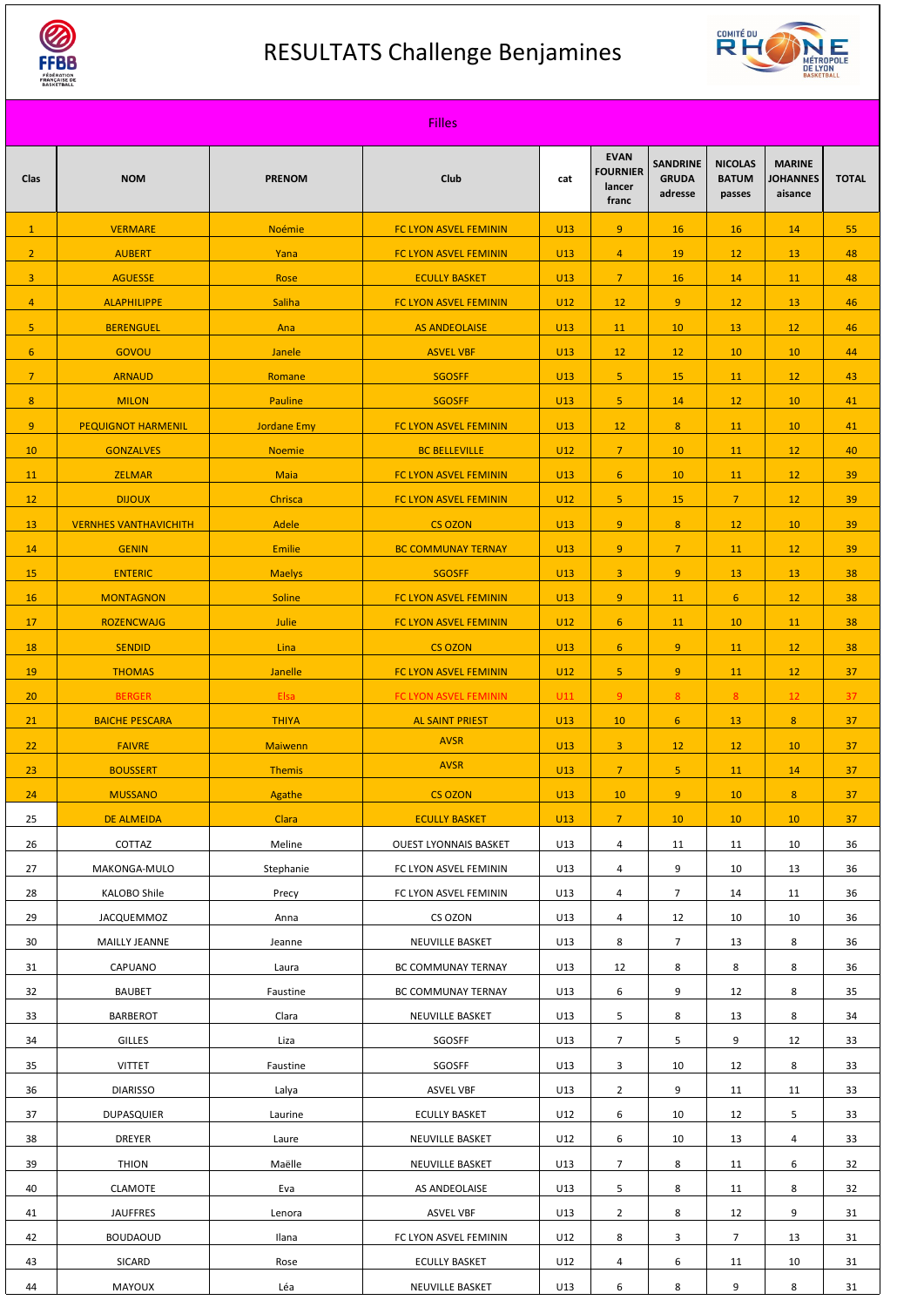| 45 | PLUYAUD             | Coline        | <b>NEUVILLE BASKET</b>       | U13 | $\overline{2}$   | 9              | 12              | 8              | 31              |
|----|---------------------|---------------|------------------------------|-----|------------------|----------------|-----------------|----------------|-----------------|
| 46 | <b>BERNARD</b>      | Celia         | SGOSFF                       | U13 | $\overline{2}$   | $\overline{7}$ | 11              | 10             | 30 <sup>°</sup> |
| 47 | <b>DURAND</b>       | Celia         | <b>BEAUJOLAIS BASKET</b>     | U13 | $\overline{4}$   | $\overline{4}$ | 12              | 10             | 30 <sup>°</sup> |
| 48 | DEGRANGE            | Camille       | <b>ASVEL VBF</b>             | U13 | 4                | 6              | 8               | 12             | 30 <sup>°</sup> |
| 49 | <b>BENOIT</b>       | Marine        | FC LYON ASVEL FEMININ        | U13 | 4                | 6              | 11              | 9              | 30              |
| 50 | <b>BAUSSARON</b>    | Yuna          | <b>AVSR</b>                  | U13 | 4                | 8              | 8               | 10             | 30 <sup>°</sup> |
| 51 | <b>MORICE</b>       | Faustine      | <b>ECULLY BASKET</b>         | U12 | $\overline{4}$   | 15             | 9               | $2^{\circ}$    | 30 <sup>°</sup> |
| 52 | <b>DOLEATI</b>      | Maxine        | <b>NEUVILLE BASKET</b>       | U12 | 5                | 7 <sup>1</sup> | 10 <sup>°</sup> | 8              | 30 <sup>°</sup> |
| 53 | <b>BERETTI</b>      | Livia         | SGOSFF                       | U13 | 6                | 5              | 11              | 7 <sup>1</sup> | 29              |
| 54 | NGUINYA NONO KAPSEU | Angèle        | <b>ASVEL VBF</b>             | U12 | $\overline{3}$   | 9              | 8               | 9              | 29              |
| 55 | <b>TUAILLON</b>     | Elsa          | FC LYON ASVEL FEMININ        | U12 | $\mathbf{3}$     | 5              | 10              | 11             | 29              |
| 56 | <b>CHICHOUX</b>     | Elisa         | NEUVILLE BASKET              | U12 | $\overline{7}$   | 6              | 12              | 4              | 29              |
| 57 | <b>EONGA</b>        | Jade          | <b>CLAR LYON BASKET</b>      | U12 | 4                | 6              | 13              | 6              | 29              |
| 58 | MARCHAUD            | Charlotte     | AS ANDEOLAISE                | U12 | 9                | 10             | 6               | 4              | 29              |
| 59 | <b>BENKOUSSAS</b>   | Néïla         | SGOSFF                       | U12 | 6                | 14             | $\overline{7}$  | $\mathbf{1}$   | 28              |
| 60 | <b>BOUVEYRON</b>    | Linsay        | SGOSFF                       | U12 | $\overline{2}$   | 10             | 6               | 10             | 28              |
| 61 | <b>MOREL</b>        | Lisa          | SGOSFF                       | U13 | 4                | 10             | 10              | $\overline{4}$ | 28              |
| 62 | CALLEJA             | Marilou       | AL CALUIRE                   | U13 | 4                | 8              | 12              | 4              | 28              |
| 63 | <b>DUPENOR</b>      | Léana         | <b>ALGM</b>                  | U11 | $\overline{4}$   | 14             | $\overline{7}$  | $\overline{2}$ | 27              |
| 64 | <b>VICTORIN</b>     | LALY          | AL SAINT PRIEST              | U13 | $\overline{4}$   | 8              | 10 <sup>°</sup> | 5              | 27              |
| 65 | <b>IBANEZ</b>       | <b>ALYCIA</b> | AL SAINT PRIEST              | U13 | $\mathbf{1}$     | 11             | 11              | 4              | 27              |
| 66 | <b>JOLIVEL</b>      | Leelou        | AVSR                         | U13 | 5                | 5              | 9               | 8              | 27              |
| 67 | <b>HAMEL</b>        | Hanae         | <b>VOLTAIRE LYON BASKET</b>  | U11 | $\overline{7}$   | 12             | 4               | $\overline{4}$ | 27              |
| 68 | <b>BRAISE</b>       | Célia         | NEUVILLE BASKET              | U12 | $\mathbf{1}$     | 6              | 12              | 8              | 27              |
| 69 | <b>SIMONIN</b>      | Eva           | NEUVILLE BASKET              | U13 | 6                | 9              | 8               | 4              | 27              |
| 70 | <b>DUSSUYER</b>     | Pauline       | SGOSFF                       | U13 | 6                | 6              | 9               | 5              | 26              |
| 71 | LACAND              | Maelyss       | <b>BEAUJOLAIS BASKET</b>     | U13 | $\overline{2}$   | 8              | 8               | 8              | 26              |
| 72 | <b>MEURIOT</b>      | Juliette      | FC LYON ASVEL FEMININ        | U12 | $\mathbf{1}$     | 6              | 10              | 9              | 26              |
| 73 | <b>BURNHAM</b>      | Victoria      | <b>BC BELLEVILLE</b>         | U12 | $\overline{2}$   | 9              | 9               | 6              | 26              |
| 74 | <b>GOBERT</b>       | MAELLE        | AL SAINT PRIEST              | U12 | 6                | $\mathbf{3}$   | 8               | 8              | 25              |
| 75 | <b>RATIVET</b>      | <b>CHLOE</b>  | <b>ES JONAGEOIS</b>          | U13 | 4                | 5              | 10              | 6              | 25              |
| 76 | <b>MICHOUX</b>      | Romane        | CS OZON                      | U12 | 6                | $\overline{7}$ | 4               | 8              | 25              |
| 77 | <b>TIKOUIRT</b>     | Louisa        | PL CRAPONNE                  | U13 | $\mathbf 0$      | 9              | $\overline{7}$  | 8              | 24              |
| 78 | <b>MARGIRIER</b>    | Maelle        | AL CALUIRE                   | U12 | $\overline{2}$   | 8              | 8               | 6              | 24              |
| 79 | AYMARD              | Leane         | AS ANDEOLAISE                | U12 | 5                | $2^{\circ}$    | 11              | 6              | 24              |
| 80 | <b>POITEL</b>       | Clarisse      | SGOSFF                       | U13 | 4                | $\overline{4}$ | 7 <sup>1</sup>  | 8              | 23              |
| 81 | <b>BENZAKOUR</b>    | Lilla         | AL CALUIRE                   | U13 | $\mathbf{3}$     | 3              | $\overline{7}$  | 10             | 23              |
| 82 | NGOG NJE            | Edenya        | <b>ASVEL VBF</b>             | U13 | $\boldsymbol{6}$ | $\mathbf{1}$   | 8               | 8              | 23              |
| 83 | <b>TROUDET</b>      | Apryl         | AVSR                         | U12 | $\overline{3}$   | $2^{\circ}$    | 10              | 8              | 23              |
| 84 | <b>BASSON</b>       | Maelyne       | AVSR                         | U12 | $\overline{2}$   | 9              | 4               | 8              | 23              |
| 85 | <b>VEZANT</b>       | Abygaelle     | CS OZON                      | U12 | $\overline{2}$   | $\overline{4}$ | 9               | 8              | 23              |
| 86 | <b>SORBIER</b>      | Bertille      | <b>CLAR LYON BASKET</b>      | U13 | $\overline{2}$   | 5              | 9               | $\overline{7}$ | 23              |
| 87 | COMBE               | Lucile        | SGOSFF                       | U12 | $\mathbf{3}$     | $\overline{2}$ | 9               | 8              | 22              |
| 88 | SOLANO              | Louanne       | <b>ENTENTE SAINT GENOISE</b> | U13 | $\overline{2}$   | 5              | 9               | 6              | 22              |
| 89 | HAOND               | Louise        | AL CALUIRE                   | U13 | $\mathbf{1}$     | 9              | 4               | 8              | 22              |
| 90 | SARIZAFY            | Aina          | AL CALUIRE                   | U12 | 4                | $\overline{7}$ | 5               | 6              | 22              |
| 91 | MAGALHAES           | SHANA         | <b>ES JONAGEOIS</b>          | U13 | $\overline{4}$   | 5              | $\overline{7}$  | 6              | 22              |
| 92 | JOLIVEL             | Maelys        | AVSR                         | U13 | $\mathbf{1}$     | 10             | 4               | $\overline{7}$ | 22              |
| 93 | LOPES               | Jade          | SUD LYONNAIS BASKET          | U13 | 4                | $\overline{7}$ | 5               | 6              | 22              |
| 94 | HIRECHE             | LELYA         | AL SAINT PRIEST              | U12 | $\overline{2}$   | 8              | 10              | $\mathbf{1}$   | 21              |
| 95 | <b>CARDI</b>        | Chloe         | CS OZON                      | U12 | 4                | 6              | 3               | 8              | 21              |
| 96 | PEIX                | Leana         | NEUVILLE BASKET              | U13 | $\overline{2}$   | 4              | 5               | 10             | 21              |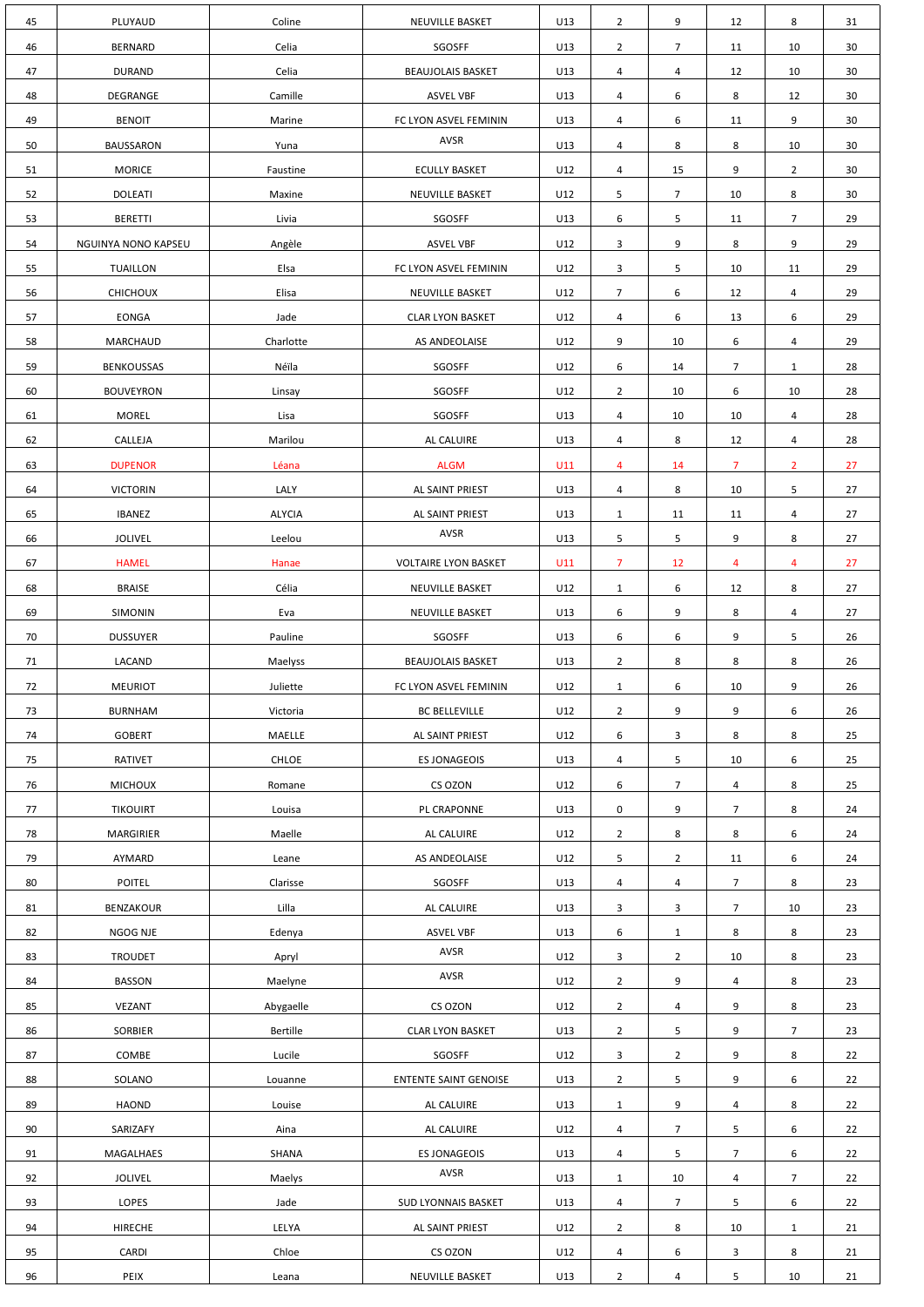| 97  | <b>AGRAIN</b>         | Coralie           | SGOSFF                     | U13 | 6              | 8              | $\overline{4}$ | $2^{\circ}$    | 20 |
|-----|-----------------------|-------------------|----------------------------|-----|----------------|----------------|----------------|----------------|----|
| 98  | MOHAMED               | Hikma             | <b>BEAUMARCHAIS BLM</b>    | U12 | $\overline{2}$ | 3              | 5              | 10             | 20 |
| 99  | <b>LECUYER</b>        | Juliette          | AL CALUIRE                 | U13 | $\mathbf{1}$   | 6              | 11             | $\overline{2}$ | 20 |
| 100 | <b>AUGROS</b>         | Iris              | AL CALUIRE                 | U12 | 4              | 8              | 4              | 4              | 20 |
| 101 | <b>CHUNG</b>          | Meï-lin           | ALGM                       | U12 | 5              | 4              | 5              | 6              | 20 |
| 102 | <b>DEFAIT</b>         | Léna              | <b>BC BELLEVILLE</b>       | U12 | $\mathbf{3}$   | 5              | 6              | 6              | 20 |
| 103 | SPYCKERELLE           | Elyne             | CS OZON                    | U13 | $\mathbf{3}$   | 3              | 8              | 6              | 20 |
| 104 | LAFOY                 | Manon             |                            | U12 | 4              | $\overline{7}$ | 5              | 4              | 20 |
| 105 | <b>ROUX</b>           | Chloe             | SGOSFF                     | U12 | 5              | 4              | 6              | 4              | 19 |
| 106 | <b>GRENECHE</b>       | Lalie             | PL CRAPONNE                | U13 | $\overline{2}$ | 3              | 6              | 8              | 19 |
| 107 | <b>CROZIER</b>        | Louna             | <b>BEAUJOLAIS BASKET</b>   | U12 | $\mathbf{1}$   | 5              | 5              | 8              | 19 |
| 108 | <b>GONCALVES MOTA</b> | Sarah             | <b>BC BELLEVILLE</b>       | U12 | 4              | $\overline{2}$ | 4              | 9              | 19 |
| 109 | <b>BALI VERA</b>      | Manelle           | CS OZON                    | U13 | $\mathbf{1}$   | 5              | $\overline{2}$ | 11             | 19 |
| 110 | GASTALDIN             | Mathilde          | NEUVILLE BASKET            | U13 | $\overline{4}$ | 8              | 3              | 4              | 19 |
| 111 | <b>JACQUEMIN</b>      | Lou               | AL CALUIRE                 | U12 | 0              | 6              | 8              | 4              | 18 |
| 112 | CHIUMMIENTO           | Anastasia         | <b>CLAR LYON BASKET</b>    | U12 | 3              | 0              | 9              | 6              | 18 |
| 113 | PUYRAVAUD             | Manon             | SGOSFF                     | U13 | 0              | 3              | 10             | 4              | 17 |
| 114 | REYNAUD               | Mathilde          | <b>BEAUMARCHAIS BLM</b>    | U12 | $\mathbf{1}$   | $\overline{2}$ | $\overline{7}$ | $\overline{7}$ | 17 |
| 115 | <b>MELLET</b>         | Manon             | AL CALUIRE                 | U13 | $\overline{2}$ | $\mathbf{1}$   | 8              | 6              | 17 |
| 116 | <b>VEGA</b>           | Elise             | <b>AL CALUIRE</b>          | U11 | $\overline{4}$ | 4              | $\overline{3}$ | 6              | 17 |
| 117 | SAMBOU                | Yaye              | ALGM                       | U12 | $\mathbf{1}$   | 4              | 8              | 4              | 17 |
| 118 | <b>DUPERRAY</b>       | Elise             | CS OZON                    | U13 | $\mathbf 0$    | $\mathbf{3}$   | $2^{\circ}$    | 12             | 17 |
| 119 | <b>RUIZ</b>           | Lily-Rose         | NEUVILLE BASKET            | U12 | $\mathbf{3}$   | $2^{\circ}$    | 6              | 6              | 17 |
| 120 | CANAGUY               | Lili-Rose         | AS ANDEOLAISE              | U12 | $\overline{7}$ | $\mathbf{1}$   | 5              | 4              | 17 |
| 121 | AMORY                 | Ambre             | SGOSFF                     | U13 | $\mathbf{3}$   | $\mathbf{1}$   | $\bf 8$        | 4              | 16 |
| 122 | MARQUETOUX            | Anna              | <b>BEAUJOLAIS BASKET</b>   | U13 | $\mathbf{1}$   | $2^{\circ}$    | 7 <sup>7</sup> | 6              | 16 |
| 123 | <b>FOTSING</b>        | Charlize          | FC LYON ASVEL FEMININ      | U12 | $\mathbf{3}$   | 0              | 6              | $\overline{7}$ | 16 |
| 124 | RIBEIRO               | AYLA              | AL SAINT PRIEST            | U12 | 5              | $\overline{2}$ | 5              | 4              | 16 |
| 125 | GONCALVES             | Margot            | <b>BC BELLEVILLE</b>       | U12 | $\mathbf{3}$   | 4              | $\mathbf{3}$   | 6              | 16 |
| 126 | <b>BOUILLOUX</b>      | Marie             | <b>ECULLY BASKET</b>       | U12 | $\mathbf{3}$   | 3              | $\overline{a}$ | 6              | 16 |
| 127 | <b>MAKHLOUF</b>       | Sirine            | BC MIONS                   | U11 | $\mathbf{1}$   | 5              | $\overline{7}$ | $\overline{2}$ | 15 |
| 128 | MANAC'H               | Loann             | <b>BEAUMARCHAIS BLM</b>    | U13 | $\mathbf{1}$   | $\overline{7}$ | 5              | $\overline{2}$ | 15 |
| 129 | ZERRIFI               | <b>CELIA</b>      | <b>ES JONAGEOIS</b>        | U13 | 3              | 3              | 5              | 4              | 15 |
| 130 | PAUZE                 | Sohane            | SUD LYONNAIS BASKET        | U12 | $2^{\circ}$    | 6              | $\overline{2}$ | 5 <sub>1</sub> | 15 |
| 131 | HARZOUZ               | MELRINE           | AL SAINT PRIEST            | U12 | $\mathbf{1}$   | 9              | $\overline{2}$ | $2^{\circ}$    | 14 |
| 132 | SIMON                 | <b>FLORA</b>      | AL SAINT PRIEST            | U12 | $2^{\circ}$    | $\overline{2}$ | 8              | $2^{\circ}$    | 14 |
| 133 | ZAHRA MAGINA          | Johanna           | BL FLEURIE/VILLIE M        | U12 | $\overline{a}$ | 5              | 5              | $\mathbf 0$    | 14 |
| 134 | <b>BOIRON</b>         | Caroline          | <b>SUD LYONNAIS BASKET</b> | U13 | $\overline{a}$ | 6              | $2^{\circ}$    | $2^{\circ}$    | 14 |
| 135 | MOUNDOUNGA            | Amelina Élisabeth | SGOSFF                     | U12 | $\mathbf{3}$   | $2^{\circ}$    | 5              | 3              | 13 |
| 136 | SHABO                 | Karina            | AL CALUIRE                 | U13 | $\mathbf{1}$   | $\mathsf{O}$   | 8              | $\overline{4}$ | 13 |
| 137 | <b>DOSSI</b>          | Mathilde          | <b>SUD LYONNAIS BASKET</b> | U12 | $\overline{2}$ | $\overline{2}$ | $\overline{3}$ | 6              | 13 |
| 138 | <b>MARET</b>          | Victoria          | SUD LYONNAIS BASKET        | U12 | $\overline{2}$ | 5              | 4              | $\overline{2}$ | 13 |
| 139 | <b>MOREL</b>          | Camille           | NEUVILLE BASKET            | U12 | $\mathbf{1}$   | 4              | $\overline{a}$ | 4              | 13 |
| 140 | MARTINEZ              | Selena            | BC MIONS                   | U12 | $\mathbf{3}$   | 3              | $\overline{a}$ | $\overline{2}$ | 12 |
| 141 | <b>BRIDAY</b>         | Lola              | BL FLEURIE/VILLIE M        | U12 | $\overline{a}$ | $\overline{2}$ | $\mathbf{3}$   | $\mathbf{3}$   | 12 |
| 142 | <b>BLANC</b>          | Chloe             | AVSR                       | U12 | 6              | $\mathbf{1}$   | 3              | $\overline{2}$ | 12 |
| 143 | <b>BURITICA</b>       | Lola              | <b>ECULLY BASKET</b>       | U13 | $\overline{4}$ | $\mathbf{1}$   | 5              | $\overline{2}$ | 12 |
| 144 | <b>BETROUNI</b>       | Maissa            | <b>ECULLY BASKET</b>       | U12 | 0              | 3              | 5              | 4              | 12 |
| 145 | <b>PONCET</b>         | Lou               | SGOSFF                     | U12 | 4              | 3              | $\mathbf{3}$   | $\mathbf{1}$   | 11 |
| 146 | <b>JOURDAN</b>        | ALEYNA            | ES JONAGEOIS               | U13 | $2^{\circ}$    | $\mathbf{1}$   | $\overline{a}$ | 4              | 11 |
| 147 | DEGOULANGE            | Margot            | AVSR                       | U12 | $\mathbf{3}$   | 5              | $\overline{2}$ | $\mathbf{1}$   | 11 |
| 148 | <b>BOUCHET</b>        | Florine           | <b>ECULLY BASKET</b>       | U13 | 3              | 3              | $\mathbf{3}$   | $\overline{2}$ | 11 |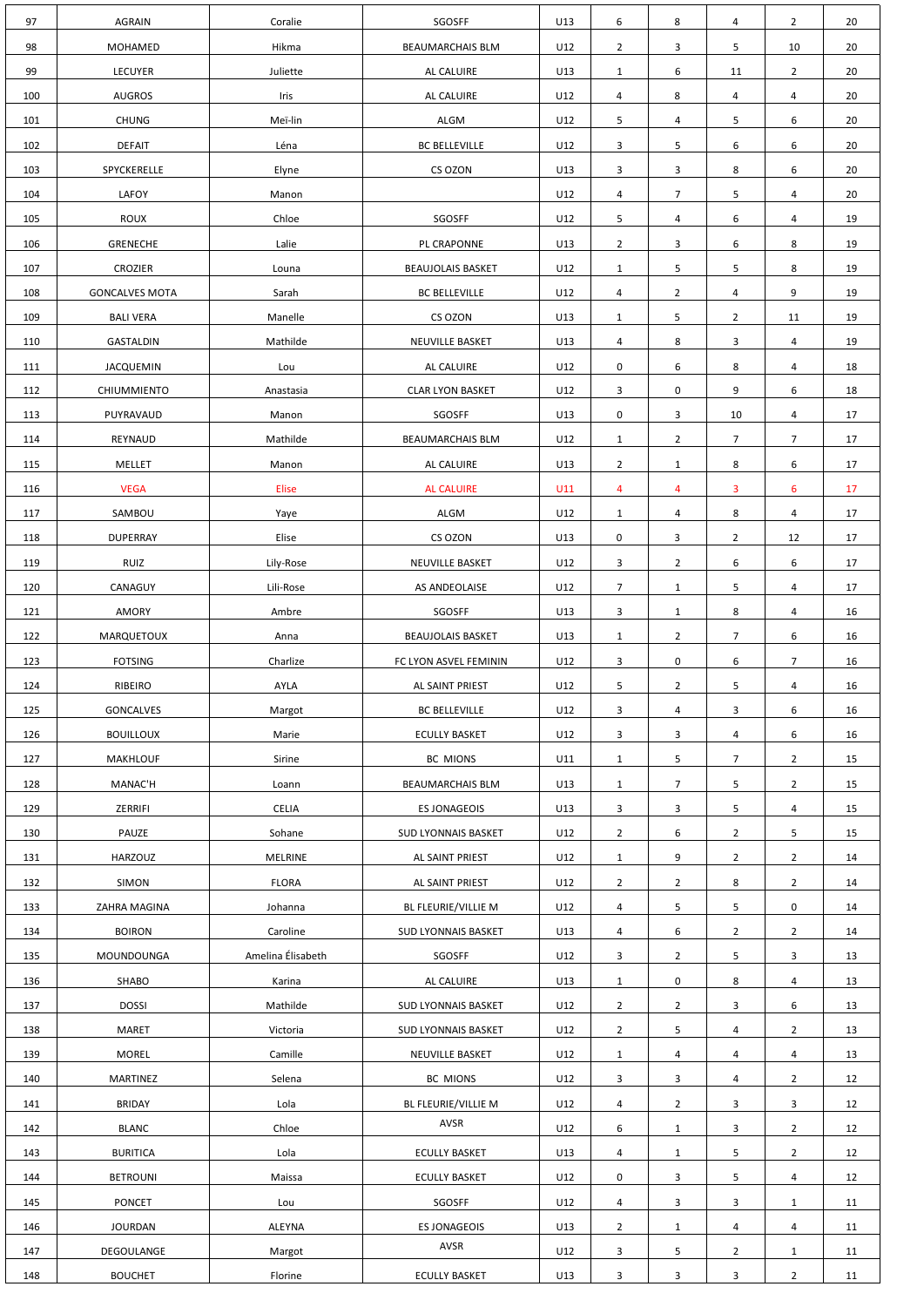| 149 | <b>RAGON</b>           | Elise        | SGOSFF                      | U12 | $\overline{4}$      | 0              | $\overline{2}$ | 4              | 10              |
|-----|------------------------|--------------|-----------------------------|-----|---------------------|----------------|----------------|----------------|-----------------|
| 150 | DELPLANQUE             | Audrey       | SGOSFF                      | U13 | $\mathbf 0$         | 0              | 6              | $\overline{4}$ | 10 <sup>°</sup> |
| 151 | <b>REGIS</b>           | Carla        | USOL VAUGNERAY BRINDAS      | U12 | $\mathbf 0$         | 2 <sup>1</sup> | $\mathbf{3}$   | 5 <sub>1</sub> | 10 <sup>°</sup> |
| 152 | <b>GONTCHAROV</b>      | Diane        | AL CALUIRE                  | U13 | $\overline{2}$      | $\overline{2}$ | 4              | $\overline{2}$ | 10              |
| 153 | <b>DESIRE</b>          | Indranie     | <b>ALGM</b>                 | U12 | $\mathbf{1}$        | 3              | 6              | $\mathbf 0$    | 10              |
| 154 | <b>KEHEL</b>           | AYA          | <b>ES JONAGEOIS</b>         | U13 | $\mathbf{3}$        | 3              | $\overline{2}$ | $\overline{2}$ | 10              |
| 155 | POULENARD              | Lily         | NEUVILLE BASKET             | U13 | 5                   | $\mathbf{1}$   | $\overline{2}$ | $\overline{2}$ | 10              |
| 156 | VANELLE                | Lola         | PL CRAPONNE                 | U12 | $\overline{2}$      | $\mathbf{1}$   | $\overline{2}$ | $\overline{4}$ | 9               |
| 157 | EL JEBBASSI            | Selma        | <b>ALGM</b>                 | U12 | $2^{\circ}$         | 0              | 5              | $2^{\circ}$    | 9               |
| 158 | ALBANEZ                | <b>CORA</b>  | <b>ES JONAGEOIS</b>         | U13 | $\mathbf{1}$        | $\mathbf{1}$   | 3              | $\overline{4}$ | 9               |
| 159 | HADDAD                 | <b>EDEN</b>  | <b>ES JONAGEOIS</b>         | U12 | $\overline{2}$      | $\mathbf{1}$   | 4              | $\overline{2}$ | 9               |
| 160 | MAGNAT                 | Leane        | AVSR                        | U12 | $\mathbf{3}$        | $\mathbf{1}$   | 3              | $\overline{2}$ | 9               |
| 161 | <b>FAIVRE</b>          | Gaïa         | SUD LYONNAIS BASKET         | U13 | $\overline{2}$      | $\overline{2}$ | $\mathbf{1}$   | 4              | 9               |
| 162 | MAYEL                  | Laura        | SUD LYONNAIS BASKET         | U12 | $\mathbf{1}$        | $\mathbf{1}$   | $\overline{2}$ | 5              | 9               |
| 163 | <b>BENSENOUCI</b>      | Fatima-zahra | <b>VOLTAIRE LYON BASKET</b> | U12 | 0                   | 3              | 5              | $\mathbf{1}$   | 9               |
| 164 | MECHI-MAFUSEMA         | Precilia     | <b>BEAUMARCHAIS BLM</b>     | U12 | $\overline{2}$      | 3              | $\overline{2}$ | $\mathbf{1}$   | 8               |
| 165 | <b>SOUCHET</b>         | Noemie       | PL CRAPONNE                 | U12 | $\mathbf{1}$        | $\mathbf{1}$   | 4              | $\overline{2}$ | 8               |
| 166 | <b>SCHMID</b>          | Théa         | AL CALUIRE                  | U13 | 4                   | $\mathbf{1}$   | $\mathbf{1}$   | $\overline{2}$ | 8               |
| 167 | KOUADRI BOUDJELTIA     | Shayness     | ALGM                        | U12 | $\mathsf{O}$        | $\overline{4}$ | $\overline{4}$ | $\mathbf 0$    | 8               |
| 168 | ZANARELLI              | Mila         | <b>BC BELLEVILLE</b>        | U12 |                     |                | $\overline{4}$ | $2^{\circ}$    | 8               |
|     |                        |              |                             |     | $\mathbf{1}$        | $\mathbf{1}$   |                |                |                 |
| 169 | <b>MARTIN</b>          | <b>EVA</b>   | <b>ES JONAGEOIS</b>         | U13 | $\mathbf{1}$        | $\mathbf{1}$   | $\overline{4}$ | $2^{\circ}$    | 8               |
| 170 | <b>IDRI</b>            | Anaïs        | <b>CLAR LYON BASKET</b>     | U12 | $\overline{2}$      | $\mathbf{1}$   | $\overline{3}$ | $\overline{2}$ | 8               |
| 171 | <b>FRANCOIS</b>        | Emilie       | <b>CLAR LYON BASKET</b>     | U12 | $\mathbf 0$         | $\overline{2}$ | 5              | $\mathbf{1}$   | 8               |
| 172 | <b>MBIANDA</b>         | Louise       | AL CALUIRE<br>AVSR          | U13 | $\mathbf{1}$        | 4              | $\mathbf 0$    | $\overline{2}$ | $7\overline{ }$ |
| 173 | <b>VICOLETTO</b>       | Louise       |                             | U12 | $\mathsf{O}\xspace$ | $\overline{2}$ | $\mathbf{1}$   | $\overline{4}$ | 7 <sup>7</sup>  |
| 174 | <b>CONPAGNON</b>       | Jessy        | <b>SUD LYONNAIS BASKET</b>  | U11 | $\overline{2}$      | $\mathbf 0$    | $\mathbf{1}$   | 4              | $\overline{7}$  |
| 175 | <b>JOUVARD</b>         | Lucille      |                             | U12 | $\overline{2}$      | $\mathbf{1}$   | $\mathbf 0$    | 4              | $\overline{7}$  |
| 176 | COMENDA AFONSO         | Eléna        | BC MIONS                    | U12 | 0                   |                | $\overline{2}$ | 4              | 6               |
| 177 | <b>MOREL</b>           | Eleanore     | <b>ALGM</b>                 | U12 | 0                   | 3              | $\mathbf{1}$   | $\overline{2}$ | 6               |
| 178 | MEKREZ                 | Clara        | SUD LYONNAIS BASKET         | U13 | $\mathbf{3}$        | 0              | $\mathbf{1}$   | $\overline{2}$ | 6               |
| 179 | Bellahreche            | Chayma       | <b>VOLTAIRE LYON BASKET</b> | U12 | $\mathbf{1}$        | 4              | $\mathbf{1}$   | $\mathbf 0$    | 6               |
| 180 | <b>OHANESSIAN</b>      | Marie        | AVSR                        | U12 | $\mathbf{1}$        | 0              | $\mathbf{3}$   | $\mathbf{1}$   | 5               |
| 181 | ZOULAGH                | Selma        | <b>ECULLY BASKET</b>        | U12 | $\mathbf 0$         | $\overline{2}$ | $\mathbf{1}$   | $\overline{2}$ | 5 <sub>1</sub>  |
| 182 | <b>GUYOT</b>           | Mya          | <b>CLAR LYON BASKET</b>     | U12 | $\mathbf{1}$        | $\overline{2}$ | $\overline{2}$ | $\mathbf 0$    | 5               |
| 183 | <b>BOUZIANE</b>        | Hafsa        | SGOSFF                      | U12 | $\mathbf 0$         | 0              | $\overline{2}$ | $\overline{2}$ | 4               |
| 184 | HADJAB-REYNAUD         | Juliette     | <b>ALGM</b>                 | U12 | $\mathbf 0$         | 3              | $\mathbf{1}$   | $\mathbf 0$    | 4               |
| 185 | <b>BOUNAAS</b>         | Emma         | <b>CLAR LYON BASKET</b>     | U12 | $\mathbf{1}$        | $\mathbf{1}$   | $\overline{2}$ | $\mathbf 0$    | 4               |
| 186 | <b>BESSON</b>          | Chloé        | <b>BC MIONS</b>             | U12 | $\mathsf 0$         | 0              | $\mathbf{3}$   | $\mathbf 0$    | $\mathbf{3}$    |
| 187 | <b>JAEGER CHAMBION</b> | Jeanne       | <b>BEAUMARCHAIS BLM</b>     | U12 | $\pmb{0}$           | 0              | 3              | $\mathbf 0$    | 3               |
| 188 |                        |              |                             |     |                     |                |                |                |                 |
| 189 |                        |              |                             |     |                     |                |                |                |                 |
| 190 |                        |              |                             |     |                     |                |                |                |                 |
| 191 |                        |              |                             |     |                     |                |                |                |                 |
| 192 |                        |              |                             |     |                     |                |                |                |                 |
| 193 |                        |              |                             |     |                     |                |                |                |                 |
| 194 |                        |              |                             |     |                     |                |                |                |                 |
| 195 |                        |              |                             |     |                     |                |                |                |                 |
| 196 |                        |              |                             |     |                     |                |                |                |                 |
| 197 |                        |              |                             |     |                     |                |                |                |                 |
| 198 |                        |              |                             |     |                     |                |                |                |                 |
| 199 |                        |              |                             |     |                     |                |                |                |                 |
| 200 |                        |              |                             |     |                     |                |                |                |                 |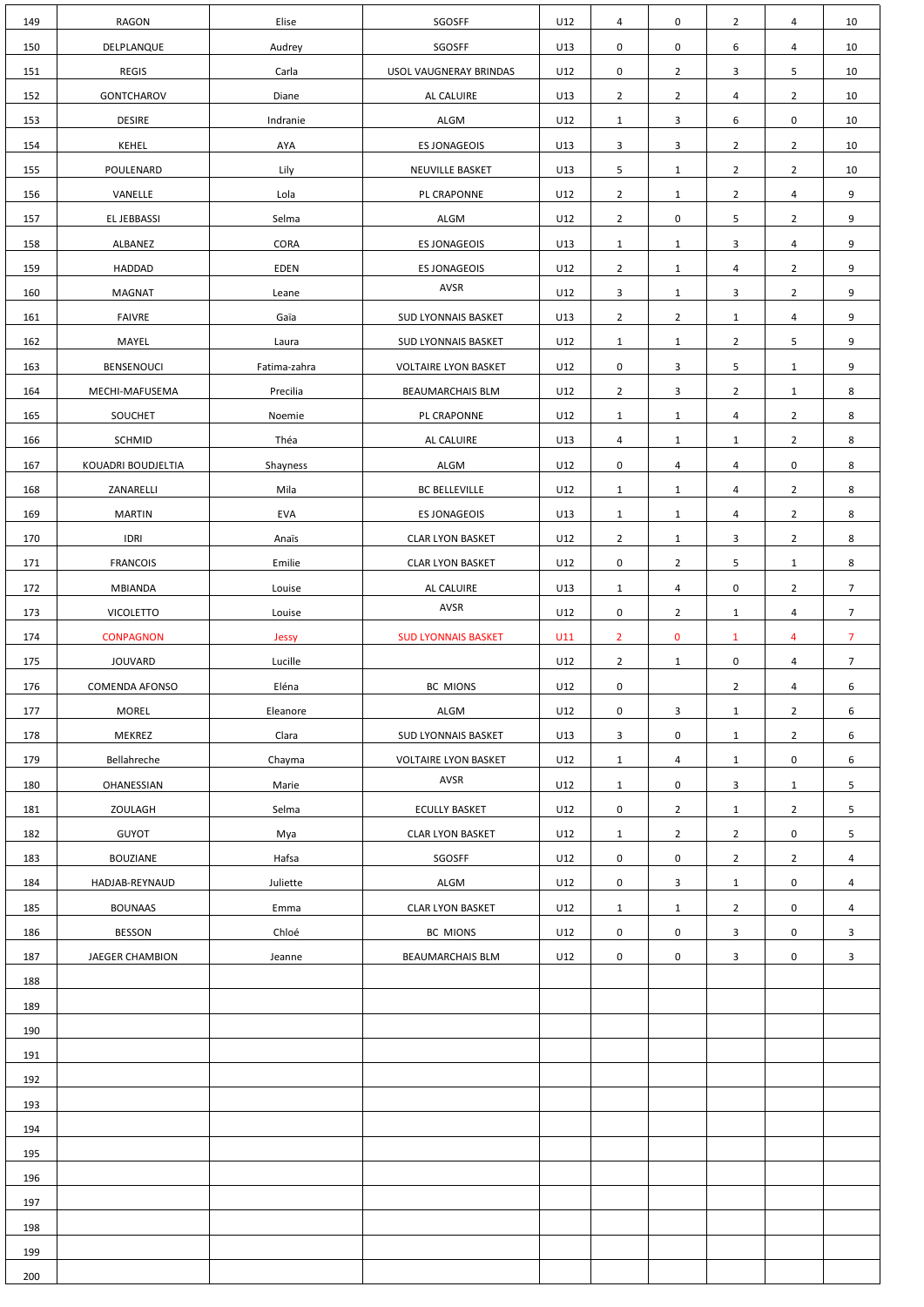| 201        |  |  |  |  |  |
|------------|--|--|--|--|--|
| 202        |  |  |  |  |  |
| 203        |  |  |  |  |  |
| 204        |  |  |  |  |  |
| 205        |  |  |  |  |  |
| 206        |  |  |  |  |  |
| 207        |  |  |  |  |  |
| 208        |  |  |  |  |  |
| 209        |  |  |  |  |  |
| 210        |  |  |  |  |  |
| 211        |  |  |  |  |  |
| 212        |  |  |  |  |  |
| 213        |  |  |  |  |  |
| 214        |  |  |  |  |  |
| 215        |  |  |  |  |  |
| 216        |  |  |  |  |  |
| 217        |  |  |  |  |  |
| 218        |  |  |  |  |  |
| 219        |  |  |  |  |  |
| 220        |  |  |  |  |  |
| 221        |  |  |  |  |  |
| 222        |  |  |  |  |  |
| 223<br>224 |  |  |  |  |  |
| 225        |  |  |  |  |  |
| 226        |  |  |  |  |  |
| 227        |  |  |  |  |  |
| 228        |  |  |  |  |  |
| 229        |  |  |  |  |  |
| 230        |  |  |  |  |  |
| 231        |  |  |  |  |  |
| 232        |  |  |  |  |  |
| 233        |  |  |  |  |  |
| 234        |  |  |  |  |  |
| 235        |  |  |  |  |  |
| 236        |  |  |  |  |  |
| 237        |  |  |  |  |  |
| 238        |  |  |  |  |  |
| 239        |  |  |  |  |  |
| 240        |  |  |  |  |  |
| 241        |  |  |  |  |  |
| 242        |  |  |  |  |  |
| 243        |  |  |  |  |  |
| 244        |  |  |  |  |  |
| 245        |  |  |  |  |  |
| 246        |  |  |  |  |  |
| 247        |  |  |  |  |  |
| 248        |  |  |  |  |  |
| 249        |  |  |  |  |  |
| 250<br>251 |  |  |  |  |  |
| 252        |  |  |  |  |  |
|            |  |  |  |  |  |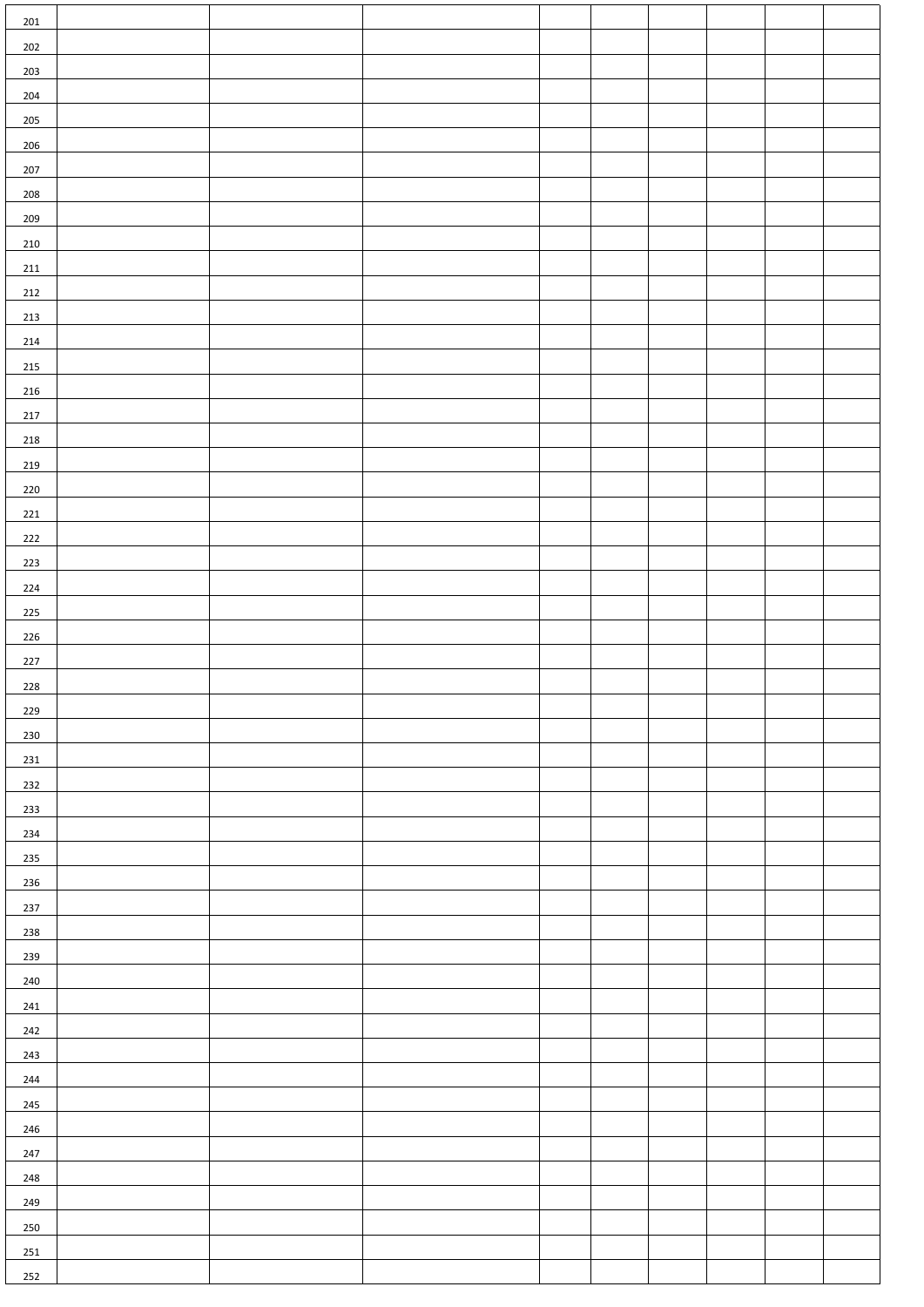| 253     |  |  |  |  |  |
|---------|--|--|--|--|--|
| 254     |  |  |  |  |  |
| 255     |  |  |  |  |  |
| 256     |  |  |  |  |  |
| 257     |  |  |  |  |  |
| 258     |  |  |  |  |  |
| 259     |  |  |  |  |  |
| 260     |  |  |  |  |  |
| 261     |  |  |  |  |  |
| 262     |  |  |  |  |  |
| 263     |  |  |  |  |  |
| 264     |  |  |  |  |  |
| 265     |  |  |  |  |  |
| 266     |  |  |  |  |  |
| 267     |  |  |  |  |  |
| 268     |  |  |  |  |  |
| 269     |  |  |  |  |  |
| 270     |  |  |  |  |  |
| 271     |  |  |  |  |  |
| $272\,$ |  |  |  |  |  |
| 273     |  |  |  |  |  |
| 274     |  |  |  |  |  |
| 275     |  |  |  |  |  |
| 276     |  |  |  |  |  |
| 277     |  |  |  |  |  |
| 278     |  |  |  |  |  |
| 279     |  |  |  |  |  |
| 280     |  |  |  |  |  |
| 281     |  |  |  |  |  |
| 282     |  |  |  |  |  |
| 283     |  |  |  |  |  |
| 284     |  |  |  |  |  |
| 285     |  |  |  |  |  |
| 286     |  |  |  |  |  |
| 287     |  |  |  |  |  |
| 288     |  |  |  |  |  |
| 289     |  |  |  |  |  |
|         |  |  |  |  |  |
|         |  |  |  |  |  |
|         |  |  |  |  |  |